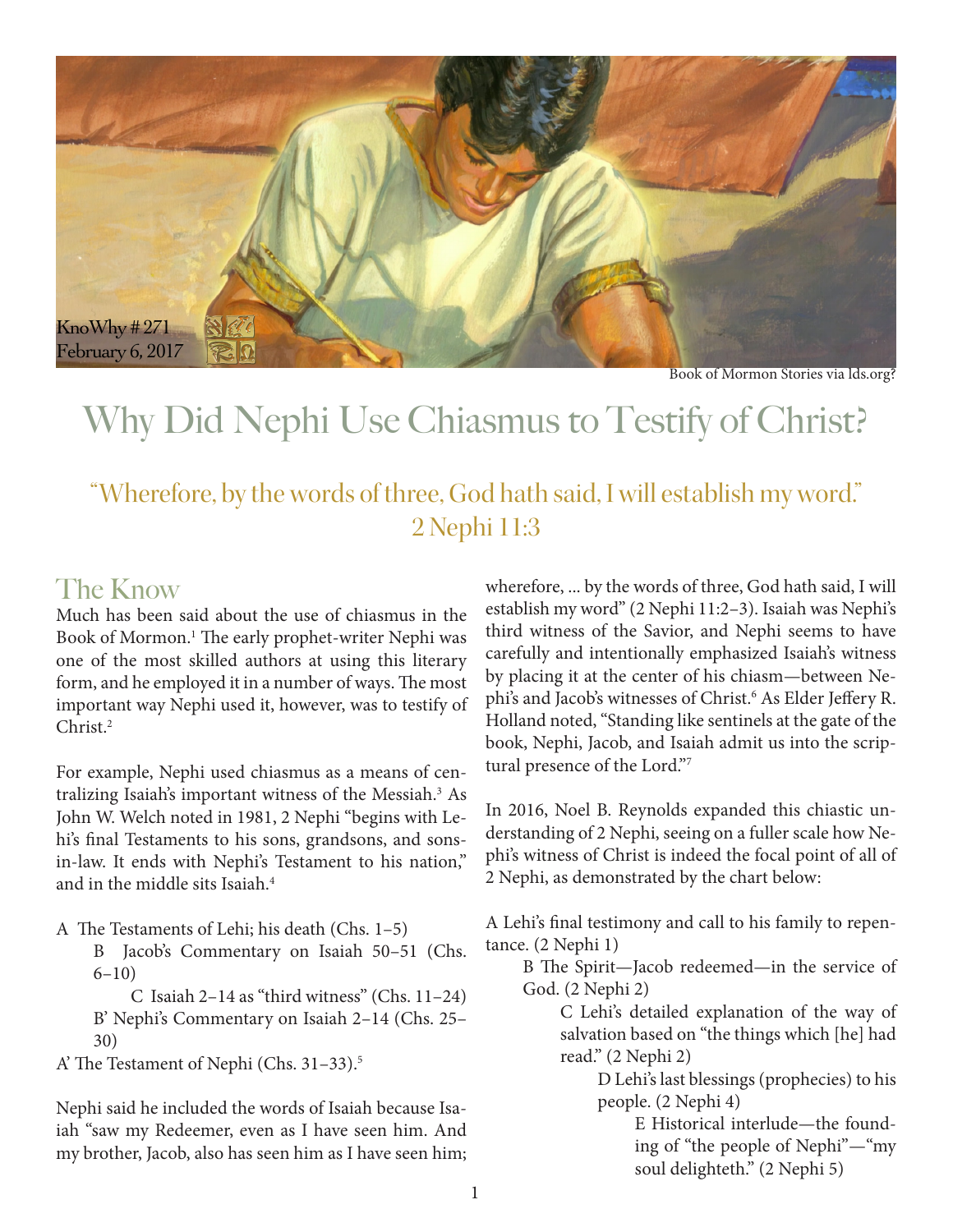F Jacob's teachings witness of Christ. (2 Nephi 6–10)

> G Nephi's witness of Christ. (2 Nephi 11)

F' Isaiah's prophecies witness

of Christ. (2 Nephi 12-24) E' Historical interlude—the educa-

tion of "my people"—"my soul delighteth." (2 Nephi 25–26)

D' Final restatement of Nephi's prophecies—to all people. (2 Nephi 27–30)

C' Nephi's detailed explanation of the way or doctrine of Christ based on what he learned from the Father and the Son directly. (2 Nephi 31)

B' The Spirit—the Holy Ghost will show you what to do. (2 Nephi 32)

A' Nephi's final testimony and call to all people to repentance.8 (2 Nephi 33)

In addition to this broader use of chiasmus, David Sloan has noted that Nephi also uses smaller chiasms to testify of Christ. One good example of this is how Nephi placed his first four references to Christ as parallel elements in two smaller chiasms at the heart of 2 Nephi, as shown below (2 Nephi 11:4–5 and 6–7):

A Behold, my soul delighteth in proving unto my people B the truth of the coming of Christ;

> C for, for this end hath the law of Moses been given;

> C' and all things which have been given of God from the beginning of the world, unto man,

B' are the typifying of him.

A' And also my soul delighteth in the covenants of the Lord which he hath made to our fathers . . . . (2 Nephi 11:4–5)

D Save Christ should come all men must perish.

E For if there be no Christ

F there be no God;

G and if there be no God we are not,

G' for there could have been no creation.

F' But there is a God,

E' and he is Christ,

D' and he cometh in the fulness of his own time. (2 Nephi 11:6-7)<sup>9</sup>

In this passage, the first two instances of the name Christ are found as parallel elements in the b sections, and the second two instances are found in the e sections.10 This emphasizes twice over that Nephi's greatest delight is in proving the truth about Christ to his people. This double chiastic composition also emphasizes important truths about Christ. The center of these two chiasms teach two similar truths:

1. The Law of Moses and everything else God has revealed typify Christ.

2. The creation itself depends on Christ.

In all of these ways, Nephi's central emphasis on Christ in 2 Nephi is in keeping with one of the foundational rules of chiasmus set forth by Nils Lund in 1942, that because the center of a chiasm is the focus of the chiasm, references to deity are typically concentrated there at the center of strong uses of chiasmus.<sup>11</sup> This is exactly what one finds in 2 Nephi.

#### The Why

It may be easy to look at chiasmus in the Book of Mormon simply as a curiosity or a subtle evidence of its authenticity. However, scholarship suggests that it can be much more than this. Scholar Dennis Newton has determined through statistical analysis that Nephi's chiasms were almost certainly intentional.12 If this is the case, then Nephi deliberately used chiasmus to make many powerful points about the centrality of Christ to his life and to creation itself. These are points that the modern reader could easily miss if they failed to notice the chiasmus in the chapter or were unaware of how chiasmus worked.

As one looks at 2 Nephi with chiasmus in mind, it suddenly becomes more evident how central Christ is to the book of 2 Nephi. For example, 2 Nephi 11:2–8 centers on the idea that the covenants of the Lord typify Christ.13 2 Nephi 25:24–27, similarly, emphasizes that Christ is the center of their religious observations, even though they were keeping the Law of Moses. $14$  The name "Christ" appears 53 times throughout 2 Nephi, often within chiasms that emphasize different parts of Christ's character or mission.15

As Newton stated, "Of the fifteen chiasm candidates examined, eleven were authored with a single literary purpose in mind: to explore the salvational importance